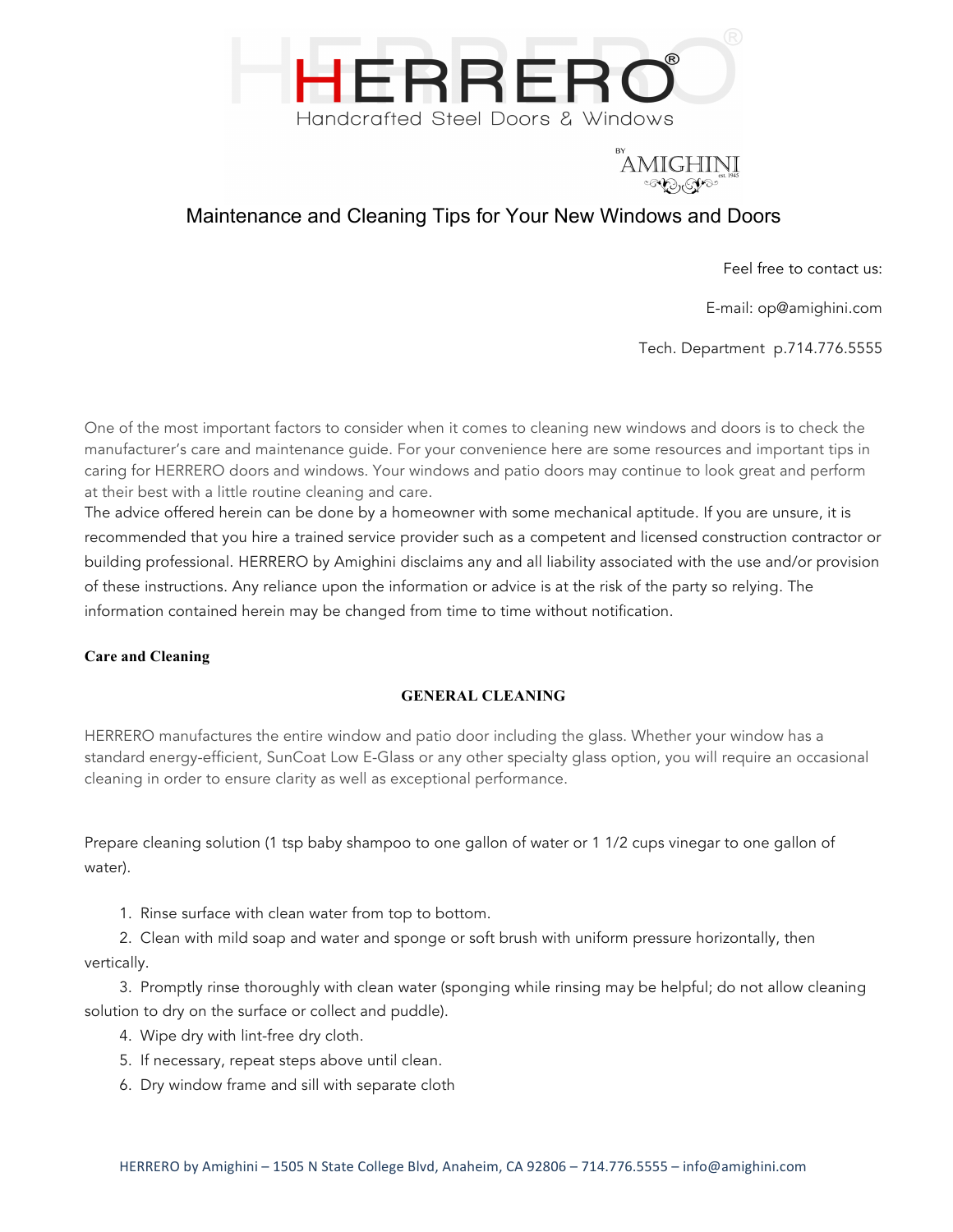

# AMIGHINI

### **REMOVAL OF EXCESS PAINT ON GLASS**

- 1. Soak dried latex paint drips with warm water and a soap solution.
- 2. Wipe with damp cloth or sponge.

If needed,

- 3. Scrape gently with plastic putty knife. Repeat soak and scrape.
- 4. Repeat if necessary.

Note! For oil-based paint drips, consult a paint professional.

#### **PRECAUTIONS AND SAFETY**

- Never mix cleaners or solvents. This may be dangerous as well as ineffective.
- Use help when working with a large window sash or patio door panel to avoid injury.

• Use proper/safe equipment and precautions when cleaning and servicing the exterior side of windows above ground level.

• If using commercial cleaning or finishing products or solvents, carefully read and follow safety instructions, warnings, cautions and disposal instructions on manufacturer's labels. Wear appropriate safety gear (e.g. clothing, goggles, gloves) and provide plenty of ventilation.

• Immediately clean spills.

• Most solvents are flammable and/or toxic and must be handled with extreme care. Do not use near open flame, sparks, or electrical motors.

#### **Recommendations**

• Do not power-wash windows or use a garden hose; this can cause seal failure and allow water to enter the structure.

• When cleaning exterior, multi-story windows, begin with the upper story and work down.

• Avoid using metal tools, razor blades, or other sharp objects and abrasive cleaners. They can damage window surfaces, scratch glass and remove glass coatings.

- Do not allow aggressive cleaners to come into contact with metal surfaces. Immediately rinse and dry.
- Do not allow cleaners to puddle or collect at glass edges near glazing materials.

• Avoid cleaning in direct sunlight or in temperatures too hot or too cold. • Avoid excessive rubbing and over-cleaning.

- Do not scour.
- Clean and rinse one area at a time.
- Clean twice a year (monthly in coastal areas) or when dirty.
- After-market tints and films are not recommended, as they may cause damage to the glass and/or sealant.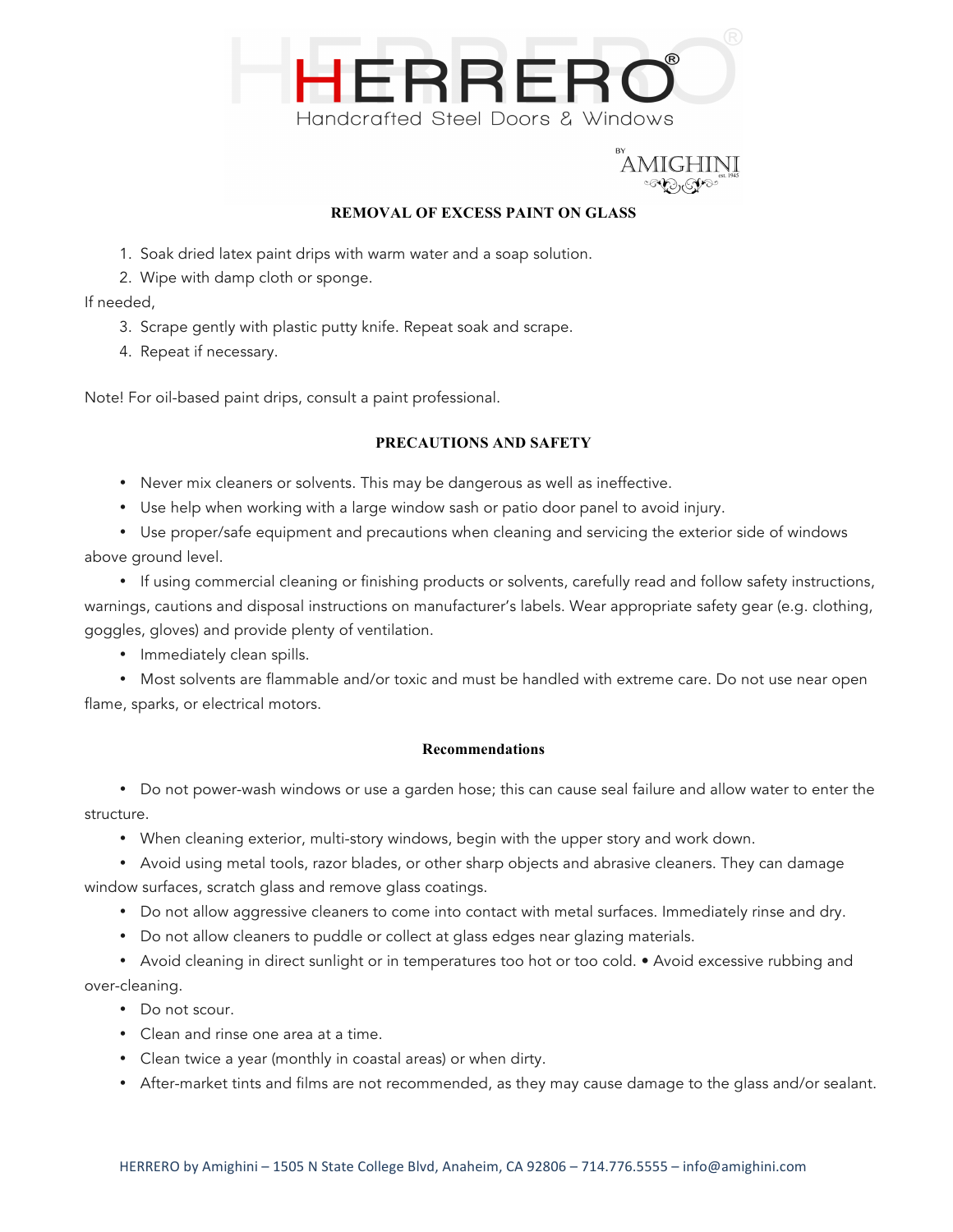

AMIGHINI

Managing Condensation inside the Home or Building

If you notice condensation inside of a window, it is an indication of the humidity level in the room. In fact, humidity inside the room is higher than the outside. This excess moisture is unsightly and will obstruct your view. These easy steps will help you reduce the risk of excessive condensation inside of a window.

- 1. Check the airtight seals and smooth operation of all the windows and patio doors.
- 2. Remember to use exhaust fans in the rooms that have high humidity such as the bathrooms, kitchen, swimming pool enclosures, etc.
- 3. Use a ceiling fan so that it will circulate the air on a continuous basis.
- 4. Use a dehumidifier to reduce the amount of moisture inside the house.
- 5. Opening the windows and doors whenever possible will allow reduction of the excessive moisture inside your house.

#### **LABEL REMOVAL**

Slowly peel from one corner. If label tears or sticks, moisten with soapy water and gently scrape with plastic putty knife. Stubborn labels can be soaked with soapy water and covered overnight with plastic wrap. Gently remove with plastic putty knife.

#### **MORE INFORMATION ON GLASS CLEANING**

- The Glass Association of North America (GANA): www.glasswebsite.com
- Managing Condensation inside the Home or Building

If you notice condensation inside of a window, it is an indication of the humidity level in the room. In fact, humidity inside the room is higher than the outside. This excess moisture is unsightly and will obstruct your view. These easy steps will help you reduce the risk of excessive condensation inside of a window.

- 1. Check the airtight seals and smooth operation of all the windows and patio doors.
- 2. Remember to use exhaust fans in the rooms that have high humidity such as the bathrooms, kitchen, swimming pool enclosures, etc.
- 3. Use a ceiling fan so that it will circulate the air on a continuous basis.
- 4. Use a dehumidifier to reduce the amount of moisture inside the house.
- 5. Opening the windows and doors whenever possible will allow reduction of the excessive moisture inside your house.

Mother Nature is unforgiving at times. Fortunately, for the customer, our windows and doors are specially made with weep drainage systems that have vented slots on the bottom exterior of the frame. This will protect inside your home. You need to maintain the weep system properly in order to assure proper drainage.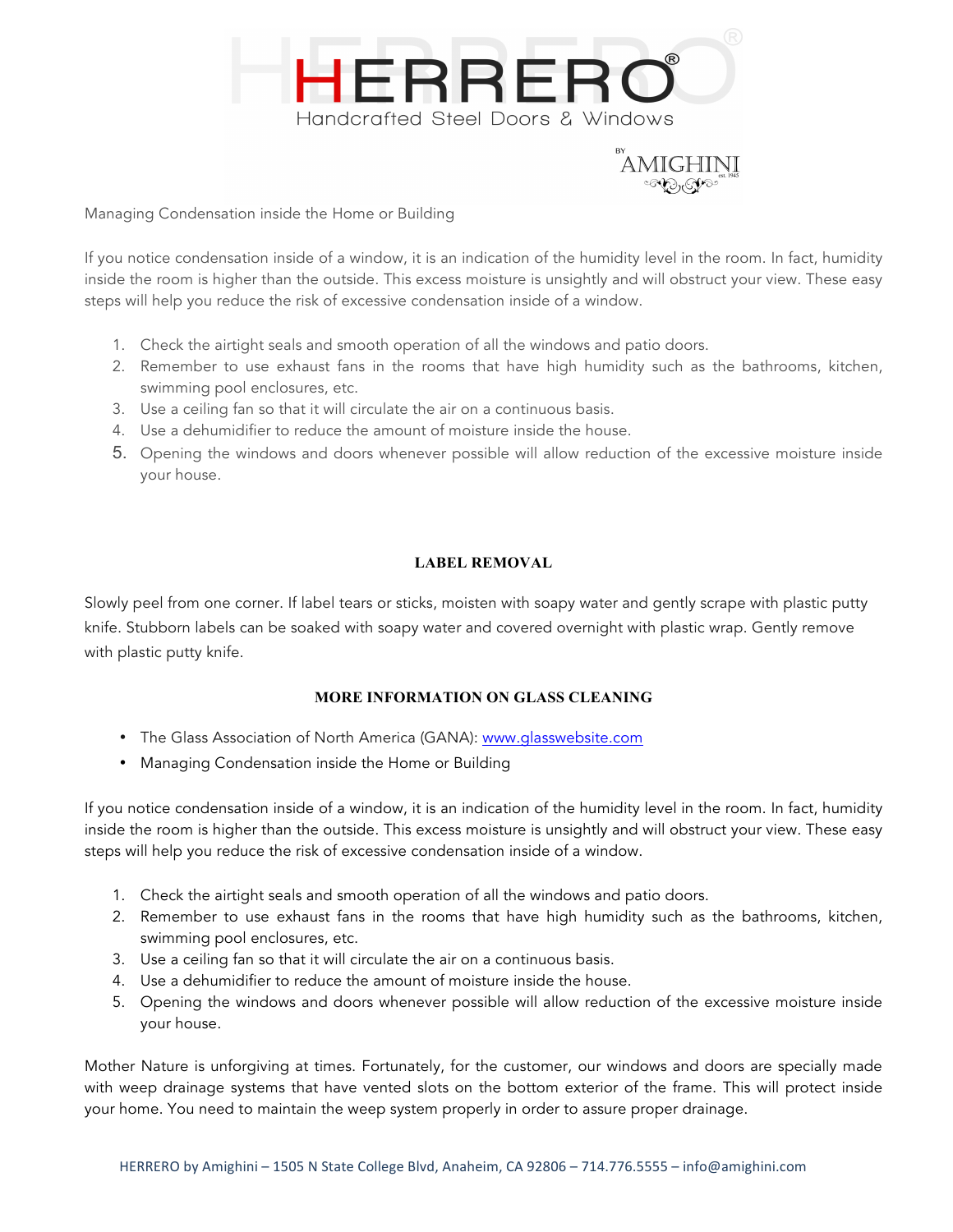



- 1. The weep system will allow the water to drain outside as it builds up. Water would usually build up on the outside track or sill. This is why it is important to keep the sill and track clean of any debris or dirt.
- 2. Make sure to inspect the weep holes on the bottom of the exterior. This will ensure that there is no dirt or debris there. Use a soft bristle brush to clean the openings.
- 3. The best time to do this is when you expect excessive rains.

How to Get Rid of the Condensation that Appears on the Window and Patio Door Glass Panes?

There are different ways depending on whether the condensation is on the exterior, interior or between the panes.

#### Exterior Pane

Exterior pane condensation appears mostly during spring and fall. This happens when a cool night follows a warm day. This usually happens when the moisture in the air exceeds certain limits, and the temperature of the glass falls below the dew point in the air. This is a natural phenomenon for energy efficient, High Performance insulating glass. It will restrict the airflow between the panes of glass. The condensation will usually evaporate during the day. Visit our Care and Maintenance Section on the website to receive a brochure about this phenomenon.

#### Interior Pane

This is a result of too much of moisture in the air inside your home. It is quite common in most of the new homes. This is because it can take months for the moisture from the paint and fresh building materials to dissipate. The condition is also common during winter months. Humidity levels during winter should not exceed 30-35%. Follow these tips to maintain these levels in your home. Check the venting in your home, turn on the exhaust during showers, use a dehumidifier, turn the dehumidifier and the furnace off, allow the ceiling fans to run and circulate air inside your home, etc.

What is the Best Method for Removing Residue or **Stubborn** Materials from Glass?

IMPORTANT – Do not clean glass while it is being exposed to direct sunlight, wait until it is shaded.

Cleaning Patio Doors and Windows with Soap and Mineral Spirits to Remove Stubborn Residue

Apply LEPTYNE solvent, mild soap, mineral spirits, mild detergent or a naphtha solvent to the glass. Do it by spraying or using a clean piece of cloth or sponge. Saturate it with the cleaning solution.

- CAUTION: Do not use too much of any type of solvents. It can damage the insulating unit seals in the process.
- After you clean the glass with a solvent, make sure you clean the frame using water and soap in order to prevent it from staining.
- Make sure you always follow the solvent manufacturer's directions laid down on the label for handling, toxicity and flammability warnings.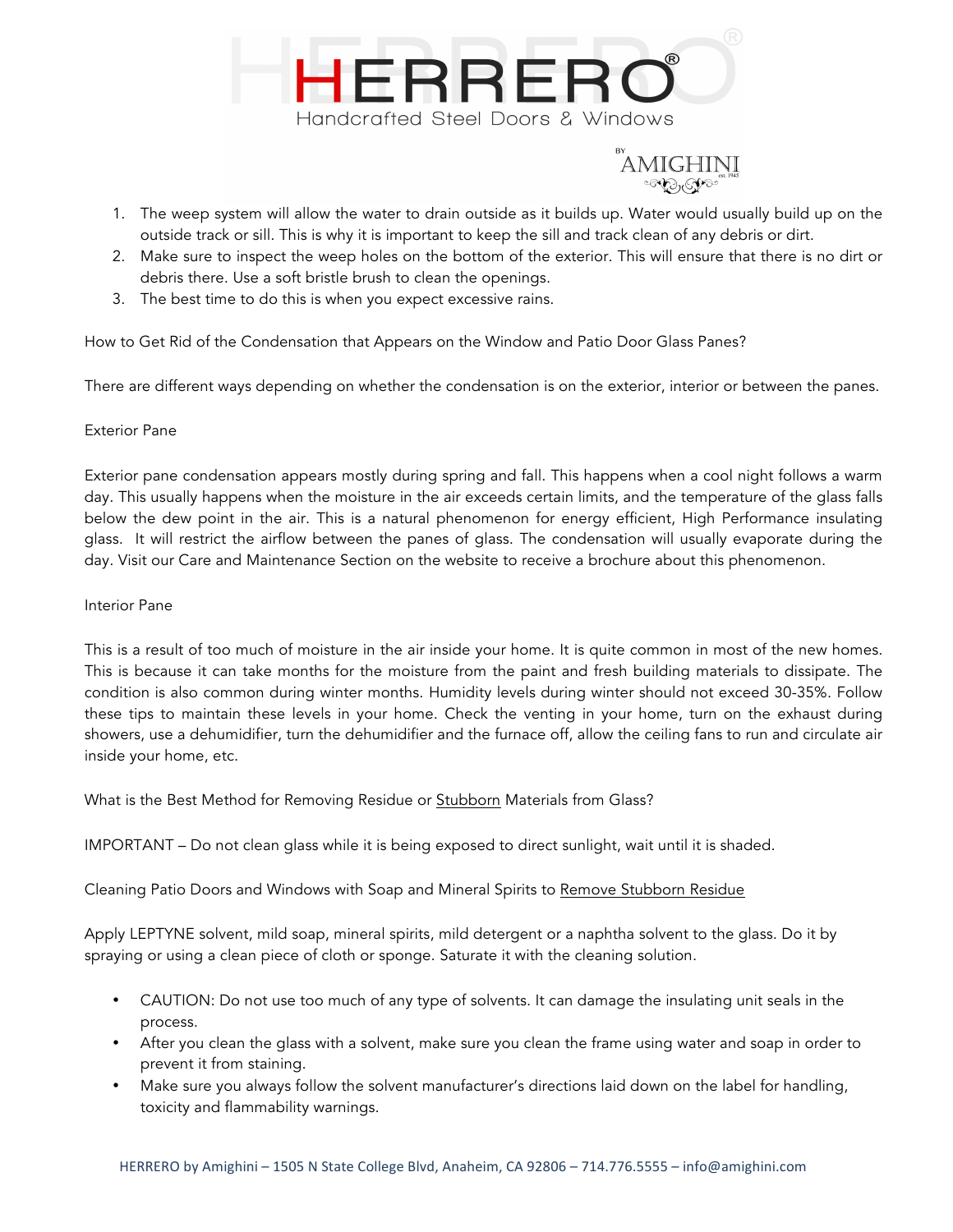



- 1. Make sure to wipe the cleaning solution in a circular motion. Apply light to moderate pressure during this exercise. You may require about 3-5 passes on the affected area in order to remove the residue.
- 2. Use a generous amount of clean water to rinse the glass immediately. This will allow you to remove the cleaning solution immediately from the surface of the glass.
- 3. Wipe the water off the glass using a clean piece of lint-free dry cloth.
- 4. If you find the residue still present, repeat steps 1-4.

Cleaning With Non-Gel Toothpaste

1. Use can try using a damp cloth with toothpaste to clean glue, pitch, hard water spots or any other lesser harsh contaminants to buff them away.

2. Apply the non-gel toothpaste to a damp cloth and wipe in a circular motion until clean.

Important Information and Tips about using Polishing Compounds to Clean Windows

If you are stuck with harsher scratches or contaminants, you may find polishing compounds on the market. Some of them include cerium oxide, which is effective in clearing scuffmarks and fine scratches. Rare Earth is another product that could be purchased at most hardware stores out there. It can be purchased directly from the manufacturer (Sommer and Maca Industries, sales department 1-800-323-9200 or 1-708-863-5446), if you cannot find it in your area. Heed to product warnings and follow direction for best results.

Important: HERRERO BY AMIGHINI will not be responsible for any damage caused by misusing of cerium oxide, or any other solvent you use.

#### **Inspection and Maintenance**

#### **WEATHERSTRIP**

Inspecting and maintaining weather-stripping can help avoid costly structural damage from water leakage and energy loss due to air and/or water infiltration. Replace weather-strip, that is missing, torn, cracked, brittle, discolored, gummy, or that has no "bounce back" when pressed down. Call us for replacement instructions.

#### **Precautions**

• Solvents such as mineral spirits or petroleum-based products may damage or dissolve weather-strip or weather-strip adhesion.

- When using alcohol, always test small area first to avoid product damage.
- Do not allow solvents or silicone to surfaces around the weather-strip.
- Do not use abrasives, sanders, or anything sharp near weather-strip.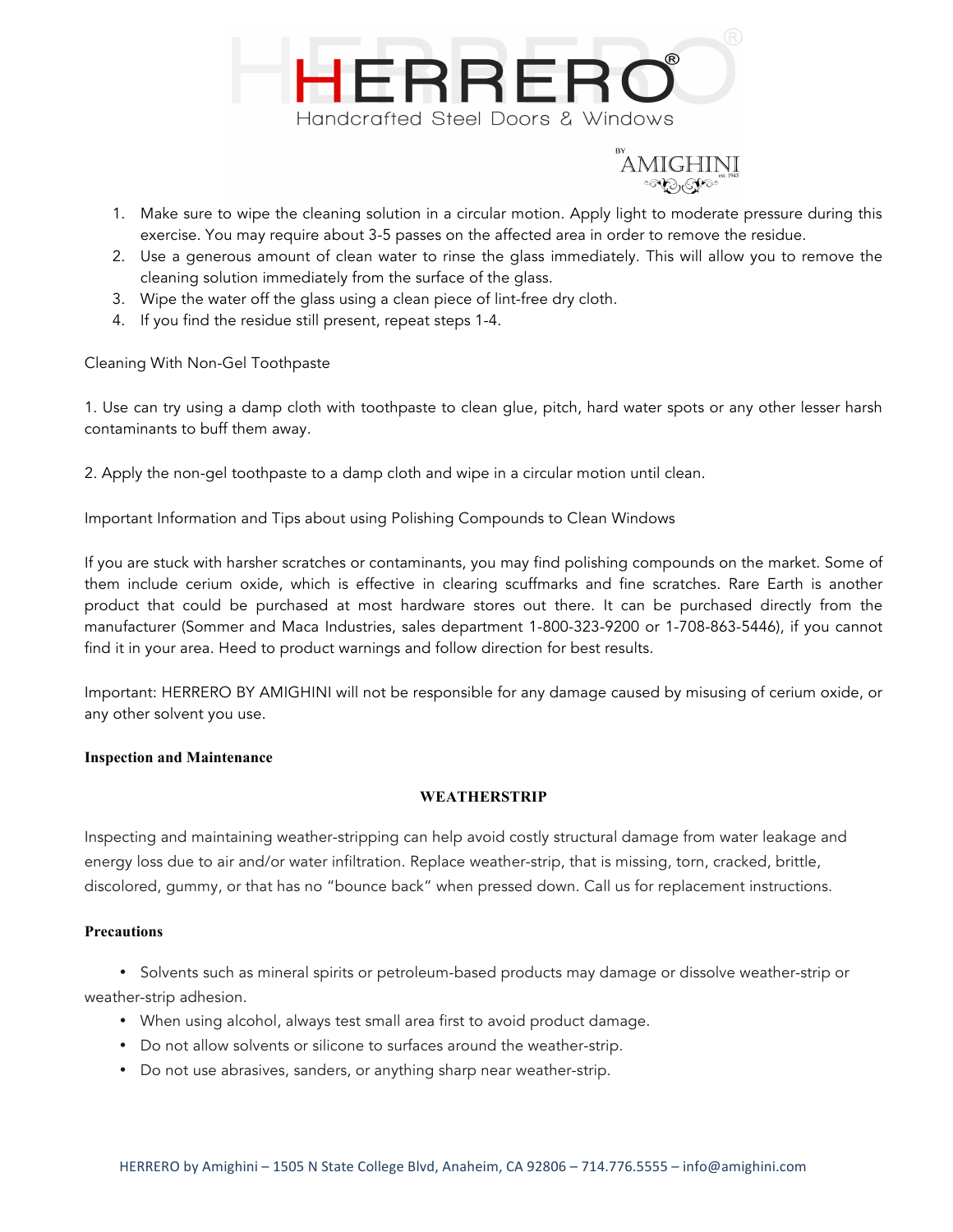

# AMIGHIN<sub>est. 1945</sub>

#### **Non Water-Soluble Cleaning**

Clean with denatured alcohol on soft cloth. Test on inconspicuous area first. If denatured alcohol does not work:

- 1. Clean with small amount of lacquer thinner on soft cloth. Follow all instructions.
- 2. Repeat if necessary.
- 3. Clean with mild soap and water, then rinse. If unsuccessful, consider replacing the weather-strip.

#### **Light Cleaning**

- 1. Clean with damp cloth or mild soap and water.
- 2. Rinse and dry thoroughly.
- 3. Repeat if necessary.

#### **Weather-strip Repair**

If weather-strip is loose, or coming off:

- 1. Carefully pull back weather-strip.
- 2. Apply thin bead of super glue, then press firmly for just a few seconds.

#### **Oxidation Residue**

If any brown residue is noted on the surface of the product, or oxidation is left untreated, the corrosion process will expand into the product. When this happens, your product warranty is nullified.

#### **COASTAL CARE AND MAINTENANCE**

*NOTE: In coastal applications and in harsh environments, such as near salt water, HERRERO by Amighini Steel Windows and Doors recommends quarterly inspections and maintenance. Salt and other corrosive or abrasive substances must not be allowed to build up on exterior surfaces.*

Clean the exterior with a mild detergent soap and water at least every three months and more frequently if necessary to prevent build up. Any scratches, chips or areas of abrasion to the exterior coating must be repaired immediately.

#### **RE-FINISHING OF HERRERO BY AMIGHINI PRODUCTS**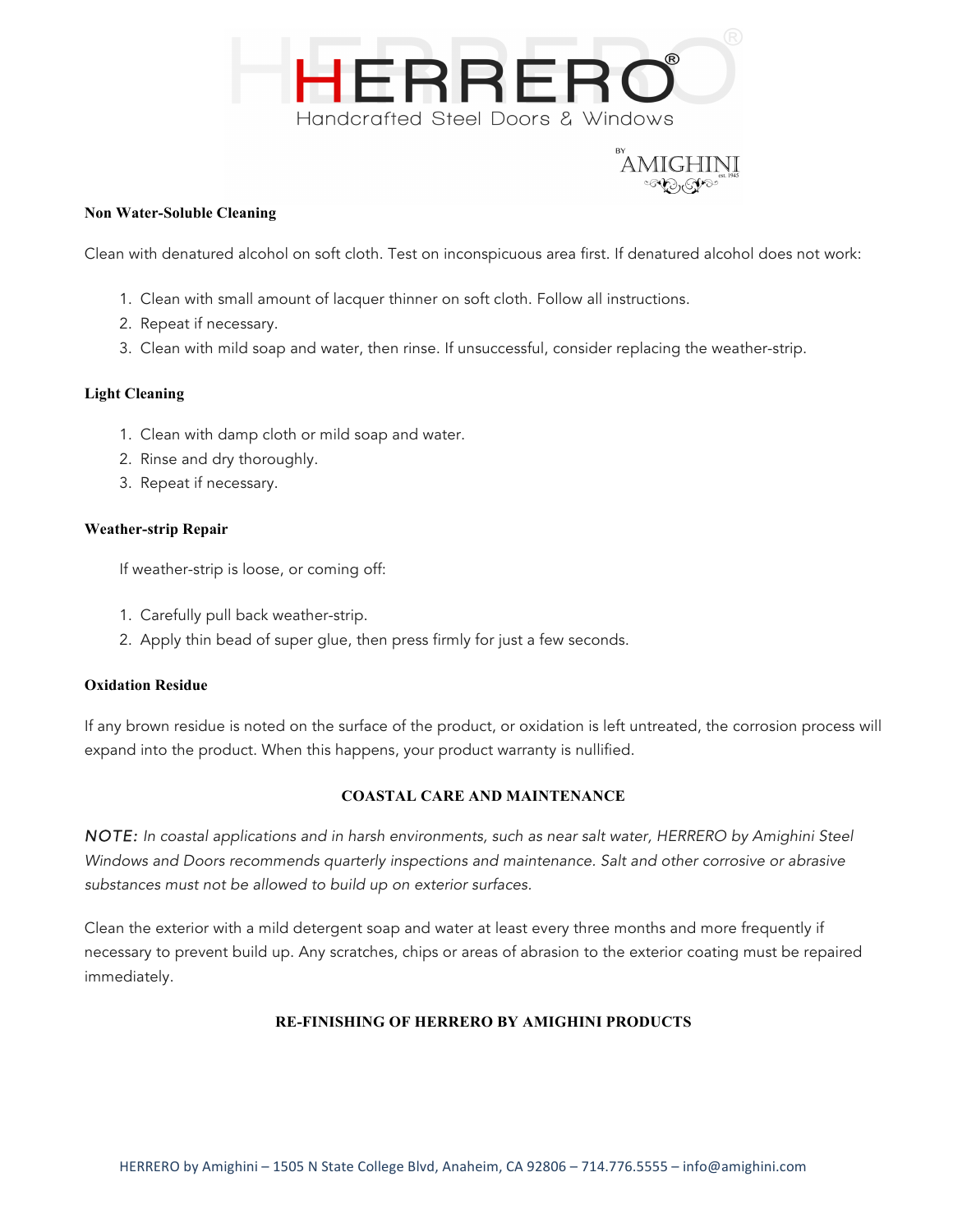



When preparing to refinish your HERRERO by Amighini steel products, consider the tools and materials you will need for the entire project. Listed below are some common painting/ re-finishing product types to consider. Specific tools or materials may vary.

# Note! Areas with extreme climates and corrosive environments (coastal and humid areas) require specially designed products that offer extra protection.

# **RECOMMENDATIONS ON HOW TO RE-FINISH YOUR HERRERO BY AMIGHINI PRODUCT**

There are many different options for painting. Visit a local paint store for recommendations on types of materials, colors, sheens and application methods. Many paint stores offer color sample cards you may take home.

# Primers

- Some paint manufacturers offer low temperature primers that may still be applied below 50°.
- Select oil based primers for steel.

# Paint

- Use paint designed for metal only. Ask your local paint supplier for paint recommendations.
- Use only paints designed for use on metal.

## **STEP-BY-STEP painting recommendations;**

- 1. Remove any window or door hardware
- 2. Sand the door or window to prepare it for painting using a fine grit sand paper such as 220g or a 320g.

Scrape away any thick paint or flaking paint before sanding. Use a damp cloth to remove particles left over from sanding.

3. Cover any glass or other non-removable items on the door with painter's tape and newspaper.

4. It is recommended that you re-prime your product prior to painting. Next, stir the paint in the can with a paint stick to thoroughly mix the paint.

5. Paint the edges of the door first. Next, paint all the panels that are part of the door. A good technique is to then paint from the top of the door to the bottom.

6. Go over the painted surface lightly with the paint brush. Do this after you paint each section to remove any brush marks.

7. Re-install all window and door hardware after the paint is thoroughly dry.

## **GLASS REPLACMENT**